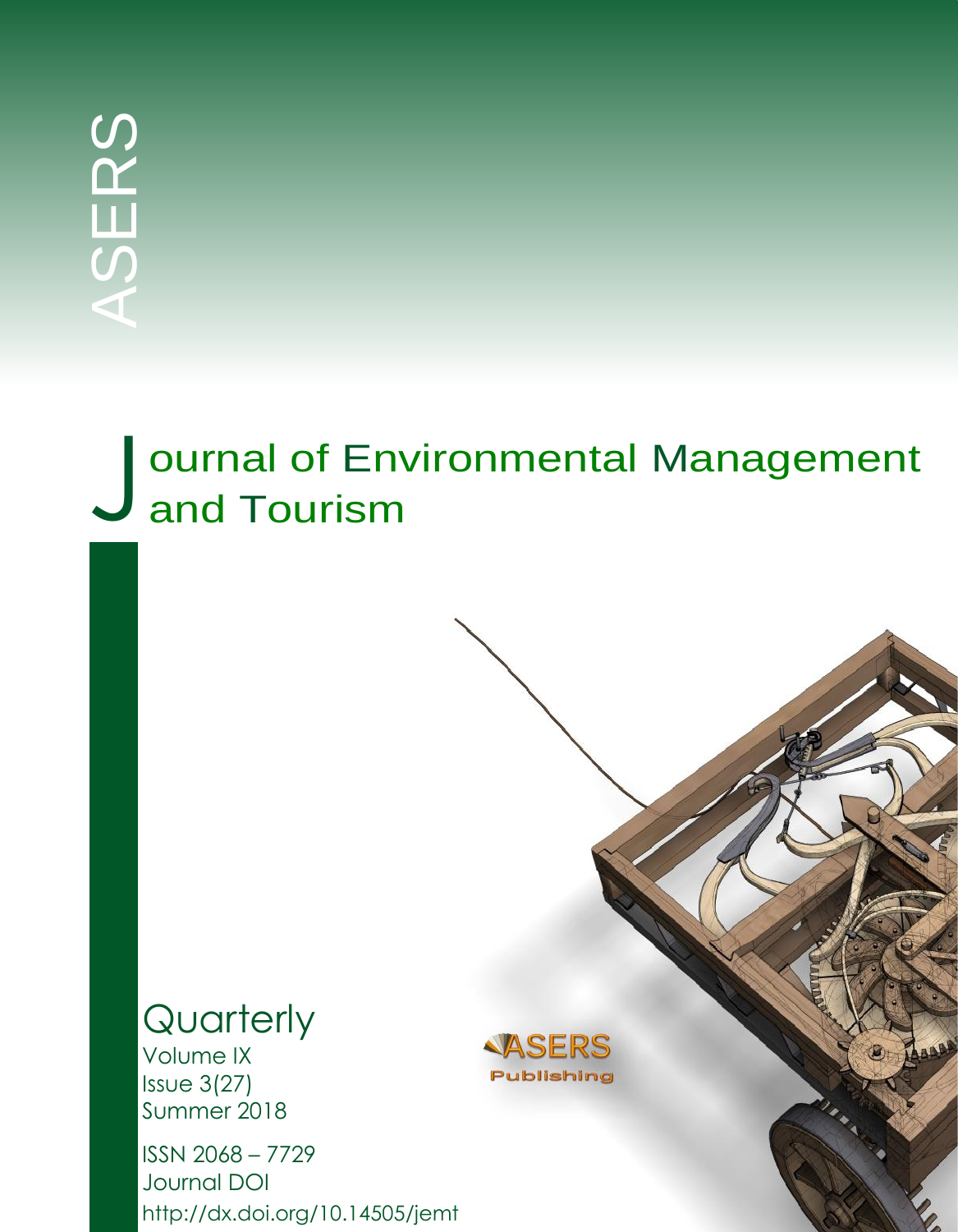## *Journal of Environmental Management and Tourism* Volume IX SUMMER 2018 Issue 3(27)

Editor in Chief **Ramona PÎRVU** University of Craiova, Romania

Editorial Advisory Board

**Omran Abdelnaser** University Sains Malaysia, Malaysia

**Huong Ha** University of Newcastle, Singapore, **Australia** 

**Harjeet Kaur** HELP University College, Malaysia

**Janusz Grabara** Czestochowa University of Technology, Poland

**Vicky Katsoni** Techonological Educational Institute of Athens, Greece

**Sebastian Kot** Czestochowa University of Technology, The Institute of Logistics and International Management, Poland

**Nodar Lekishvili** Tibilisi State University, Georgia

**Andreea Marin-Pantelescu** Academy of Economic Studies Bucharest, Romania

**Piotr Misztal**

The Jan Kochanowski University in Kielce, Faculty of Management and Administration, Poland

#### **Agnieszka Mrozik**

Faculty of Biology and Environmental protection, University of Silesia, Katowice, Poland

**Chuen-Chee Pek** Nottingham University Business School, Malaysia

**Roberta De Santis** LUISS University, Italy

**Fabio Gaetano Santeramo** University of Foggia, Italy

**Dan Selişteanu** University of Craiova, Romania

**Laura Ungureanu**  Spiru Haret University, Romania

## Contents:

| 1            | Research Review of the Territory of the National Park "Gobi Gurvansaikhan<br>Zayakhuu BATBAATAR, Meirzhan YESSENOV                                                                                                                                                                                   | 395 |
|--------------|------------------------------------------------------------------------------------------------------------------------------------------------------------------------------------------------------------------------------------------------------------------------------------------------------|-----|
| 2.           | Implementation of Irrigation Policy in the Decentralized Government: A Case<br>Study of West Java, Indonesia<br>Kumba DIGDOWISEISO, Eko SUGIYANTO, Zainul DJUMADIN                                                                                                                                   | 411 |
| 3            | Ways to Increase the Productivity and Quality of Mine Water Treatment<br>Natalia A. GUBINA, Mikhail A. YLESIN, Natalya V. KARMANOVSKAYA                                                                                                                                                              | 423 |
| 4            | <b>Agricultural Production in Rural Communities: Evidence from Nigeria</b><br>Ibrahim J. ADAMA, Abiola J. ASALEYE, Adeniyi J. OYE, Olufemi J. OGUNJOBI                                                                                                                                               | 428 |
| 5            | Analysis of Efficiency of Use of the Longitudinal-Flow Hydropower Plant Unit<br>of a Micro Hydropower Station without a Dam for Small Rivers<br>Victor G. KRASNOV, Alaibek D. OBOZOV, Oleg R. NURISLAMOV                                                                                             | 439 |
| 6            | A Study on Institutional, Market and Natural Environment Impact on Agrarian<br><b>Sustainability in Bulgaria</b><br><b>Hrabrin BACHEV, Dimitar TERZIEV</b>                                                                                                                                           | 452 |
| 7            | <b>Sustainable Development of Mineral-Raw Complex</b><br>Zhanna SHUGAIPOVA, Mukhtar ERNUR, Ayazhanov KUANYSH,<br><b>Akmaral ABDRAKHMANOVA</b>                                                                                                                                                        | 479 |
| 8            | Forecasting Water Saturation of Fill Grounds in Urban Infrastructure<br>Conditions by Mathematical Modeling Based on the Main Hydrophysical<br><b>Characteristic</b><br>Anna V. CHELOVECHKOVA, Irina V. KOMISSAROVA, Dmitry I. EREMIN                                                                | 485 |
| $\mathcal G$ | <b>Composing of Scenarios Development in Strategic Planning</b><br>Aidar MUKANOV, Askar SADUOV, Yerbolsyn AKBAYEV, Zhanar<br>DULATBEKOVA, Anarkul OSPANOVA, Irina SELEZNEVA, Elvira MADIYAROVA,<br><b>Gulnara JEMPEISSOVA</b>                                                                        | 491 |
| 10           | Allocation of Financial Resources from Eardf in the Context of Typology of<br><b>Slovak Regions</b><br>Kristína BACULÁKOVÁ, Ľubica HARAKAĽOVÁ                                                                                                                                                        | 501 |
| 11           | Legal Rationale of Biodiversity Regulation as a Basis of Stable Ecological<br><b>Policy</b><br>Natalya V. ZAKHARCHENKO, Seymur L. HASANOV, Alexey V. YUMASHEV,<br>Oleg I. ADMAKIN, Svetlana A. LINTSER, Marina I. ANTIPINA<br>Cenopopulation Status Assessment of Vegetative Cover of Coastal North- | 510 |
| 12           | <b>Eastern</b><br>Saltanat IBADULLAYEVA, Gulsim SAUYTBAYEVA, Aynur NURGALIYEVA,<br>Asem ARYSTANOVA, Nurali NURGALIYEV, Lyayla ZHUSUPOVA,<br>Saule NARENOVA, Bibigul BAYZHANOVA                                                                                                                       | 524 |
| 13           | Fostering Investment-Innovative Activity within the Agro-Industrial Complex of<br>the Republic of Kazakhstan<br>Galizhan MADIYEV, Ukilyay KERIMOVA, Aidos YESPOLOV, Assel<br>BEKBOSSYNOVA, Gaukhar RAKHIMZHANOVA                                                                                     | 533 |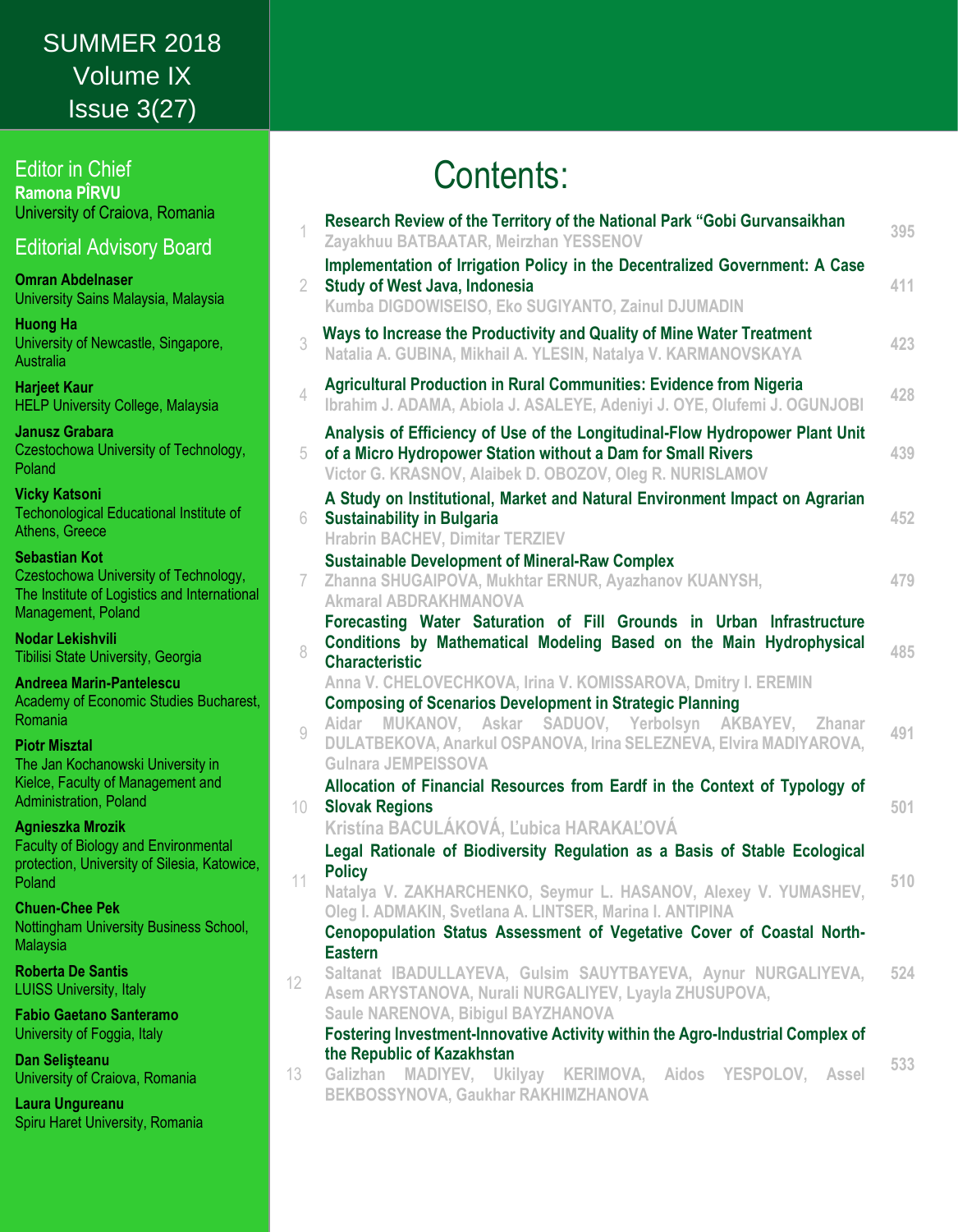| <b>SUMMER 2018</b><br><b>Volume IX</b><br>Is sue 3(27)                                                         |                                                                                                                                                                                                                          |     |
|----------------------------------------------------------------------------------------------------------------|--------------------------------------------------------------------------------------------------------------------------------------------------------------------------------------------------------------------------|-----|
| <b>Editor in Chief</b><br>Ramona PÎRVU<br>University of Craiova, Romania                                       | Improvement of Uniform Oil Displacement Technology on the Example of<br><b>Kazakhstani Fields</b><br>14<br>Abdeli D. ZHUMADILULI, Irina V. PANFILOV, Jamilyam A. ISMAILOVA                                               | 542 |
| <b>Editorial Advisory Board</b>                                                                                | <b>How Does Altruism Enlarge a Climate Coalition?</b><br><b>Yu-Hsuan LIN</b><br>15                                                                                                                                       | 553 |
| <b>Omran Abdelnaser</b><br>University Sains Malaysia, Malaysia                                                 | International Experience in the Development of Green Economy<br>Oxana DENISSOVA, Marina KOZLOVA, Madina RAKHIMBERDINOVA, Yevgeniy<br>16<br><b>VARAVIN, Mainur ORDABAYEVA</b>                                             | 564 |
| <b>Huong Ha</b><br>University of Newcastle, Singapore,<br>Australia                                            | Social and Psychological Aspects of Environmental Consciousness<br>Marina V. DORONINA, Svetlana N. SEMENKOVA, Vyacheslav I. TABURKIN<br>17                                                                               | 576 |
| <b>Harjeet Kaur</b><br><b>HELP University College, Malaysia</b><br><b>Janusz Grabara</b>                       | Investigating the Effect of Market Orientation on Environmental Performance<br>with the Mediating Role of Green Supply Chain Management Strategies. Case<br>study: Khales Sazan Rooy Company<br>18                       | 581 |
| Czestochowa University of Technology,<br>Poland<br><b>Vicky Katsoni</b>                                        | Hossein AZIMI, Vahid AMIRI<br>Reflections on Sustainable Development Planning in the Agricultural Industry<br>Aigul TLESOVA, Saule PRIMBETOVA, Aigul KAZAMBAYEVA,                                                        | 591 |
| <b>Techonological Educational Institute of</b><br>Athens, Greece                                               | 19<br>Saltanat YESSENGALIYEVA, Farida MUKHAMBETKALIYEVA<br>Simulation the Fertility Parameters of Artificial Soils for Green Zones in the<br><b>Infrastructure of Cities in Western Siberia</b>                          | 599 |
| <b>Sebastian Kot</b><br>Czestochowa University of Technology, The<br>Institute of Logistics and International  | 20<br>Dmitry I. EREMIN, Diana V. EREMINA<br>Spatial Organization of Economic Development of Energy Resources in the<br><b>Arctic Region of the Russian Federation</b>                                                    |     |
| Management, Poland<br>Nodar Lekishvili<br>Tibilisi State University, Georgia                                   | Sergey A. AGARKOV, Sergey Y. KOZMENKO, Anton N. SAVELIEV,<br>21<br>Mikhail V. ULCHENKO, Asya A. SHCHEGOLKOVA                                                                                                             | 605 |
| <b>Andreea Marin-Pantelescu</b><br>Academy of Economic Studies Bucharest,<br>Romania                           | Programmed - Aimed Approach to Sustainable Development Management:<br><b>Regional Experience</b><br>Dametken TUREKULOVA, Rimma SATKANOVA, Aigul YESTURLIEVA,<br>22                                                       | 624 |
| <b>Piotr Misztal</b><br>The Jan Kochanowski University in Kielce,<br>Faculty of Management and Administration, | Galiya BERMUKHAMEDOVA, Gulnar ASTAUBAYEVA<br>Economic and Legal Aspects of Environmental Protection when using Artificial<br><b>Water Bodies</b><br>23<br>Maria M. MUKHLYNINA, Elena I. SHISHANOVA, Andrey I. NIKIFOROV, | 633 |
| Poland<br><b>Agnieszka Mrozik</b><br><b>Faculty of Biology and Environmental</b>                               | Natalya Y. RYAZANOVA, Konstantyn A. LEBEDEV<br>Particular Forms of Management of Agro - Industrial Complex in the<br><b>Sustainable Development of Agriculture</b>                                                       |     |
| protection, University of Silesia, Katowice,<br>Poland<br><b>Chuen-Chee Pek</b>                                | Baglan AIMURZINA, Mazken KAMENOVA, Ainura OMAROVA,<br>24<br>Galina PESTUNOVA, Ainur KARIPOVA, Kulshara MADENOVA                                                                                                          | 639 |
| Nottingham University Business School,<br>Malaysia                                                             | The Innovative Model of Energy Efficient Village under the Conditions of<br><b>Sustainable Development of Ecological Territories</b><br>Ilona YASNOLOB, Tetyana CHAYKA, Oleg GORB, Natalija Demianenko,<br>25            | 648 |
| <b>Roberta De Santis</b><br><b>LUISS University, Italy</b>                                                     | Nadiia PROTAS, Tetiana HALINSKA                                                                                                                                                                                          |     |
| <b>Fabio Gaetano Santeramo</b><br>University of Foggia, Italy                                                  | Commissioner Board Monitoring to Create Firm Performance through<br><b>Environmentally Friendly Management</b><br>Mohamad Nur UTOMO, Sugeng WAHYUDI, Harjum MUHARAM,<br>26                                               | 659 |
| Dan Selisteanu<br>University of Craiova, Romania                                                               | Jeudi Agustina T.P. SIANTURI                                                                                                                                                                                             |     |
| Laura Ungureanu<br>Spiru Haret University, Romania                                                             |                                                                                                                                                                                                                          |     |
| <b>ASERS Publishing</b>                                                                                        |                                                                                                                                                                                                                          |     |

http://www.asers.eu/asers-publishing

Journal DOI: http://dx.doi.org/10.14505/jemt

ISSN 2068 – 7729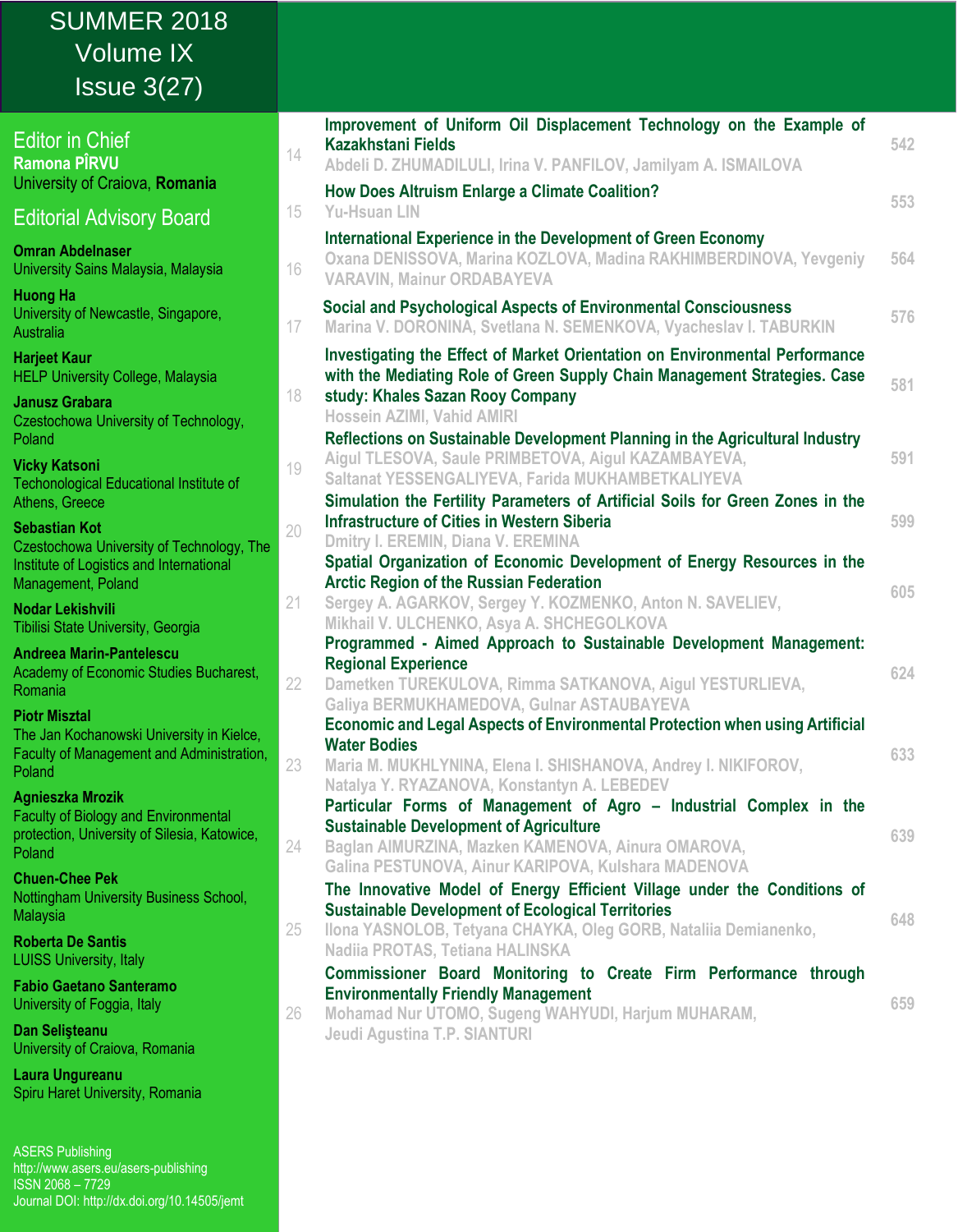### *Journal of Environmental Management and Tourism* Journal of Environmental Management and TourismCall for Papers Fall Issues 2018

**Journal of Environmental Management and Tourism** is an interdisciplinary research journal, aimed to publish articles and original research papers that should contribute to the development of both experimental and theoretical nature in the field of Environmental Management and Tourism Sciences.

Journal will publish original research and seeks to cover a wide range of topics regarding environmental management and engineering, environmental management and health, environmental chemistry, environmental protection technologies (water, air, soil), pollution reduction at source and waste minimization, energy and environment, modeling, simulation and optimization for environmental protection; environmental biotechnology, environmental education and sustainable development, environmental strategies and policies, etc. This topic may include the fields indicated above, but are not limited to these.

Authors are encouraged to submit high quality, original works that discuss the latest developments in environmental management research and application with the certain scope to share experiences and research findings and to stimulate more ideas and useful insights regarding current best-practices and future directions in environmental management.

*Journal of Environmental Management and Tourism* is indexed in SCOPUS, RePEC, CEEOL, ProQuest, [EBSCO](http://www.ebsco.com/) and Cabell Directory databases.

All the papers will be first considered by the Editors for general relevance, originality and significance. If accepted for review, papers will then be subject to double blind peer review.

| Deadline for submission:          | 15 <sup>th</sup> August 2018             |  |  |  |
|-----------------------------------|------------------------------------------|--|--|--|
| <b>Expected publication date:</b> | September 2018                           |  |  |  |
| Website:                          | https://journals.aserspublishing.eu/jemt |  |  |  |
| E-mail:                           | jemt@aserspublishing.eu                  |  |  |  |

To prepare your paper for submission, please see full author guidelines in the following file: JEMT Full Paper Template.docx, then send it via email at [jemt@aserspublishing.eu.](mailto:jemt@aserspublishing.eu)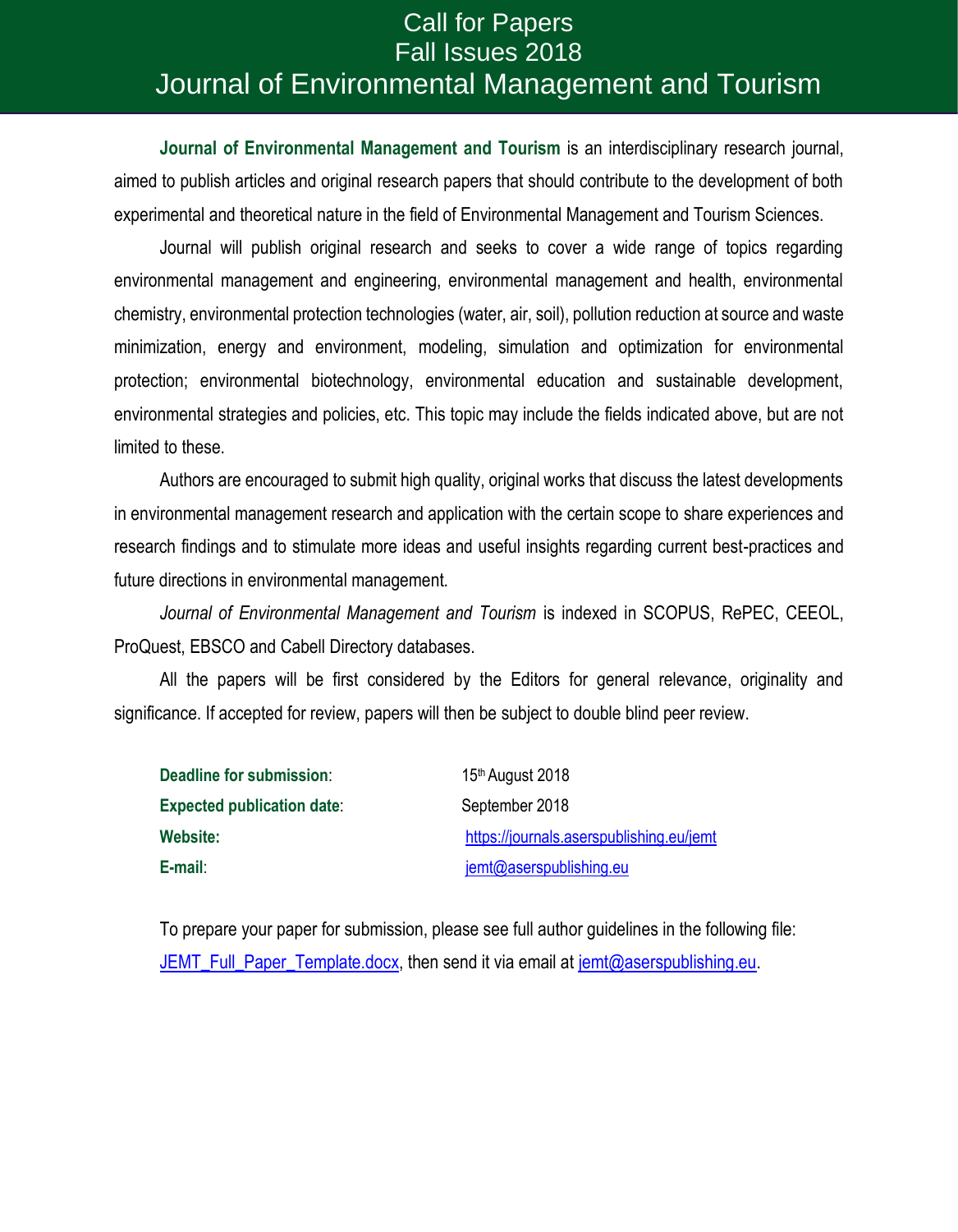

DOI: http://dx.doi.org/10.14505/jemt.9.3(27).25

### The Innovative Model of Energy Efficient Village under the Conditions of **Sustainable Development of Ecological Territories**

Ilona YASNOLOB Poltava State Agrarian Academy, Ukraine [ilona.yasnolob@pdaa.edu.ua](mailto:ilona.yasnolob@pdaa.edu.ua)

Tetyana CHAYKA Poltava State Agrarian Academy, Ukraine [tetyana.chajka@pdaa.edu.ua](mailto:tetyana.chajka@pdaa.edu.ua)

Oleg GORB Higher School of Business in Dombrova Gurnicha, Poland Poltava State Agrarian Academy, Ukraine [oleg.gorb@pdaa.edu.ua](mailto:oleg.gorb@pdaa.edu.ua)

> Nataliia Demianenko Poltava State Agrarian Academy, Ukraine [nataliia.demianenko@pdaa.edu.ua](mailto:nataliia.demianenko@pdaa.edu.ua)

> Nadiia PROTAS Poltava State Agrarian Academy, Ukraine [nadiia.protas@pdaa.edu.ua](mailto:nadiia.protas@pdaa.edu.ua)

> Tetіana HALINSKA Poltava State Agrarian Academy, Ukraine [tetiana.galinska@pdaa.edu.ua](mailto:tetiana.galinska@pdaa.edu.ua)

#### **Suggested Citation:**

Yasnolob, I. *et al.* (2018). The Innovative Model of Energy Efficient Village under the Conditions of Sustainable Development of Ecological Territories, *Journal of Environmental Management and Tourism*, (Volume IX, Summer), 3(27): 648-658. DOI:10.14505/jemt.v9.3(27).25

#### **Article's History:**

*Received* April 2018; *Revised* May 2018; *Accepted* May 2018. 2018. ASERS Publishing. All rights reserved.

#### **Abstract**:

The topicality of raising the level of rural territories' energy independence is substantiated in the article. Using the Ukrainian and foreign experience in creating and implementing the projects "energy efficient village", the stages of its introduction have been determined. Taking into account the results of these projects in Ukraine, the conditions as to providing their efficiency have been defined.

The peculiarities of creating the energy independent and effective village have been considered; its conceptual model has been created. Some aspects of using biomass and its effectiveness as an alternative source of energy have been presented. The factors of ecological, social, and economic efficacy of developing and implementing the projects of "energy efficient village" on the rural territories of Ukraine have been determined. The actuality of developing and introducing the projects in the creation of energy independent rural territories is put into practice on the territory of Ukraine.

**Keywords:** power supply; energy saving; ecological territories; energy efficient village; energy independence

**JEL Classification**: O13; P28; Q42; Q56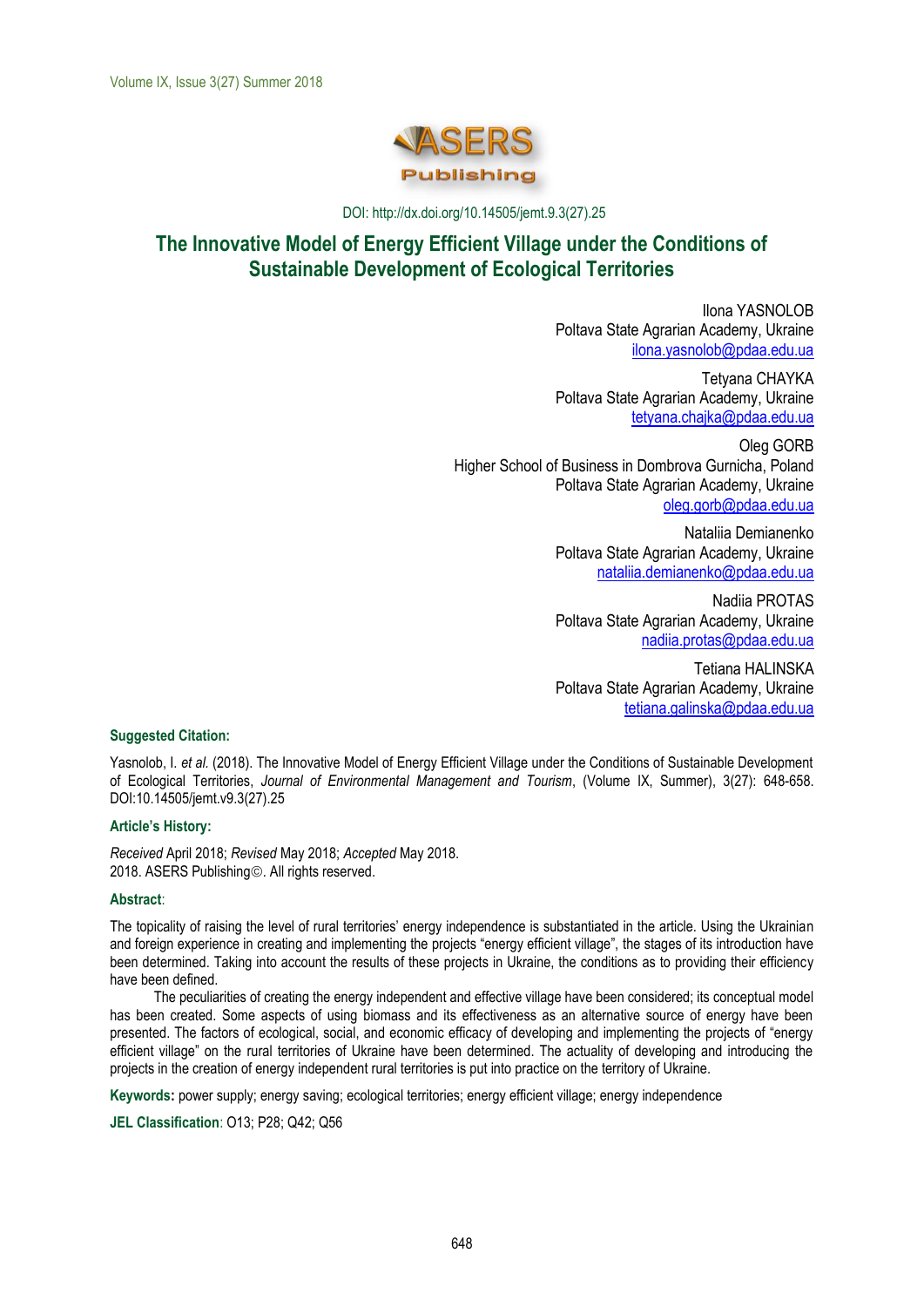#### **Introduction**

The organization of rational energy using belongs to the most topical problems of the modern society. The problem can be solved in the complex with the minimal negative impact on the environment, thrifty use of energy resources, reasonable and sufficient satisfaction of technological and everyday needs of the citizens in all the kinds and forms of energy.

Besides, at present the actuality of developing and effective functioning of rural territories in Ukraine is not doubtful which have to be based on such priority directions as: ecological compatibility, energy saving, and alternative power engineering. Working out and introducing such target programs for the development of the rural territories will allow not only to provide their ecological, social, and economic independence, but also ensure the stable development on the basis of rational resource using.

At the same time, rural territories have enough potential for using alternative sources of energy (bio-fuel, wind power engineering, and solar power engineering, etc.). It is connected with their larger availability and a small number of infrastructure facilities which are subject to the transition to such energy sources. Nevertheless, first of all, the lack of financial resources and the experience of introducing innovative technologies impede their development, implementation, and effective functioning on the territory of Ukraine. It should be noted that the projects "energy efficient village" actively function in such European countries, as Federal Republic of Germany, France, and Poland. The given projects are long-term target programs consisting of a number of micro-projects, the aim of which is providing energy stability of rural communities and decreasing the spending of the local budgets on energy sources. Innovative technologies are introduced by investors, allowing to advertize them in action.

#### **1. Literature Review**

Theoretical and applied research as to developing and implementing the measures in energy saving was held at the beginning of the XXth century. The question of energy saving and energy providing in the agro-industrial complex of Ukraine has always been paid constant attention by such scholars, as: V.M. Lisnychyi (2006), M.T. Lut (2010), O.V. Sereda (2016), A.V. Kalinichenko (2014-2016), M.M. Khvorov (2001), O.O. Gorb (2016), S.M. Chumachenko (2015).

The problems as to creating and functioning energy independent rural territories have recently been investigated in the work by T.O. Chaika (2016). Thus, using the foreign and Ukrainian practical experience it is expedient to work out the conceptual model as to creating and functioning of such territories in Ukraine.

#### **2. Methodology**

The aim of the article consists in the following: using the foreign and Ukrainian practical experience of introducing and functioning of the projects "energy efficient village" it is necessary to work out the conceptual model of energy effective village under the conditions of Ukraine.

Dialectical cognitive method and system approach has been applied in studying scientific works by Ukrainian and foreign scholars devoted to energy supply and energy saving in agriculture, especially in the rural districts of Ukraine. Using the practical experience of investigated questions helps to form the theoretical and methodological foundations of the research.

#### **3. Case studies**

The projects connected with using the alternative energy have been implemented in complex since 2005 in the village of Severynivka (Vinnytsia region) (The Practices of Energy Efficiency, 2015) and since 2013 in the village of Vesele (Kharkiv district, the project "Energy effective village"), which is being implemented by the Institute of Sustainable Development. The latter was the first in the National competition "The best social projects" among the projects in the field of energy efficiency.

The model of the power sufficient rural populated area has been created within the framework of the project. The objects of the local heat-and-power engineering (2 boiler-houses), which use the local biomass, have been built on the first stage. Heating of the medical-obstetrical center with a heat pump and its complete thermal modernization have been provided on the second stage. 5 km of roads have been illuminated on the third stage. Light-emitting diode illumination and solar panels (pvs) have been used for this purpose.

At present, the project of the local solar electric power station has been completed, the capacity of which is 1,8 MWt, and the investor has been found for its construction. It will be the largest object of the alternative power in Kharkiv region (Energy Effective Village, 2017). Thus, the Ukrainian experience of implementing the project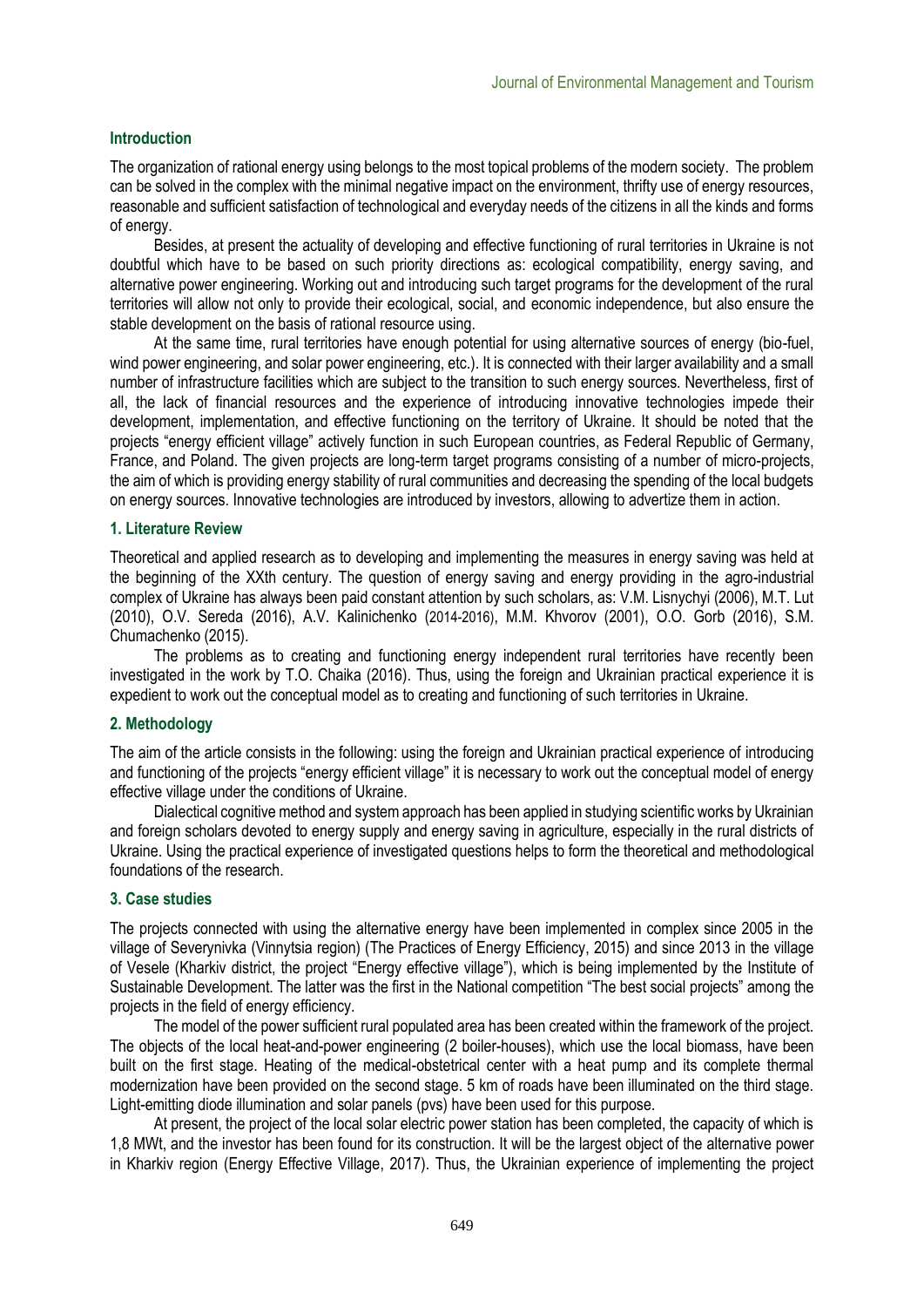"Energy effective village" is a "green" project, which passed its way from small heat-and – power engineering to electric power generation in industrial scales and it can be the example for other rural territories.

Also, the using of already existing experience of functioning energy efficient village in Ukraine and foreign experience (Gorb, Yasnolob and Protsiuk 2016) allows to work out the strategy of attracting resources of private companies and international technical assistance for providing power effective technologies on the social sphere objects, decrease the share of expenditures of the village budget on power sources with the following spending of money to the implementation of the local program of ecological, social, and economic development. Modern technologies permit to build dwelling houses of excellent, elite level of quality with the minimal cost for their maintaining, that is, energy efficient, having modern architecture, and durable.

Our investigations of Ukrainian and foreign experience dealing with implementing the projects "energy efficient village" allow us to reveal their certain peculiarities (Table 1).

| Stage of the project                          | Explanations                                                                                                                                                                                                                                                                                                                                                                                                                                                                                                                                                                                                                                                                                                                                                                                                                                                                                                                                                                                                                                                                                                                                                                                                                                                                                                                                                                                                                                                                                                               |
|-----------------------------------------------|----------------------------------------------------------------------------------------------------------------------------------------------------------------------------------------------------------------------------------------------------------------------------------------------------------------------------------------------------------------------------------------------------------------------------------------------------------------------------------------------------------------------------------------------------------------------------------------------------------------------------------------------------------------------------------------------------------------------------------------------------------------------------------------------------------------------------------------------------------------------------------------------------------------------------------------------------------------------------------------------------------------------------------------------------------------------------------------------------------------------------------------------------------------------------------------------------------------------------------------------------------------------------------------------------------------------------------------------------------------------------------------------------------------------------------------------------------------------------------------------------------------------------|
| 1. The identification of problems             | • the tendency to raising the cost of power resources;<br>the depreciation of the networks and infrastructure of power supply;<br>• the absence of additional incomings to the local budgets;<br>low solvency of the rural population<br>m.                                                                                                                                                                                                                                                                                                                                                                                                                                                                                                                                                                                                                                                                                                                                                                                                                                                                                                                                                                                                                                                                                                                                                                                                                                                                                |
| 2. The creation of the project<br>proposition | working out a number of micro-projects for providing power independence of<br>a,<br>the community;<br>searching and attracting investors and partners for financing and supporting<br>u,<br>the project among Ukrainian and foreign funds, organizations, institutions, etc.                                                                                                                                                                                                                                                                                                                                                                                                                                                                                                                                                                                                                                                                                                                                                                                                                                                                                                                                                                                                                                                                                                                                                                                                                                               |
| 3. The implementation of the project:         | Comprises the following stages:<br>3.1. Preparatory: choosing the objects, making the general plan, projects of<br>buildings, engineer equipment, and also the equipment for the production of<br>materials and construction work, manufacturing and improving the equipment in<br>the process of work preparation according to the project, concluding the<br>agreements with the executors.<br>3.2. Performing all the work, planned by the project.<br>It is envisaged to use :<br>• the best organizational decisions and innovative projects, which correspond<br>to the aim of the project;<br>. new and/or adapted for the corresponding climatic conditions materials, which<br>are cheaper, durable, and more effective;<br>. new mini-technologies of waste-free production of high quality materials on<br>the basis of local sources of raw materials;<br>. the best known and also new original decisions for designing new energy<br>efficient houses;<br>. new or adapted to the corresponding conditions engineering systems for the<br>house and village, which will allow to do without the communications (water<br>pipe, sewerage, the usual heating, and in the near prospect, without electricity<br>transmission lines, that is, completely autonomous);<br>simple and transparent financial scheme, which would lower the<br>administrative barriers, including corruption, fraud of executors by using<br>individual, but organized construction and payment for services after receiving<br>them |
| 4. The results of the project                 | achieving the aim as to clear demonstration of the examples of substituting the<br>using of classical energy sources by alternative energy sources;<br>creating the platform for introducing the best practices of power saving and<br>power effective technologies at the level of community;<br>exchanging the experience as to the used models and technologies, their<br>effectiveness, cost, the conditions of maintenance, and the possibility of buying;<br>establishing stable partnership between power bodies of different levels,<br>private sector, the community, and donating organizations;<br>grouping the community around the common goal;<br>" improving social conditions of the population life;<br>developing further mini-projects as to raising the energy efficiency of the<br>village.                                                                                                                                                                                                                                                                                                                                                                                                                                                                                                                                                                                                                                                                                                           |

Table 1. The process of implementing the project of creating energy independent village

*Source:* developed by the author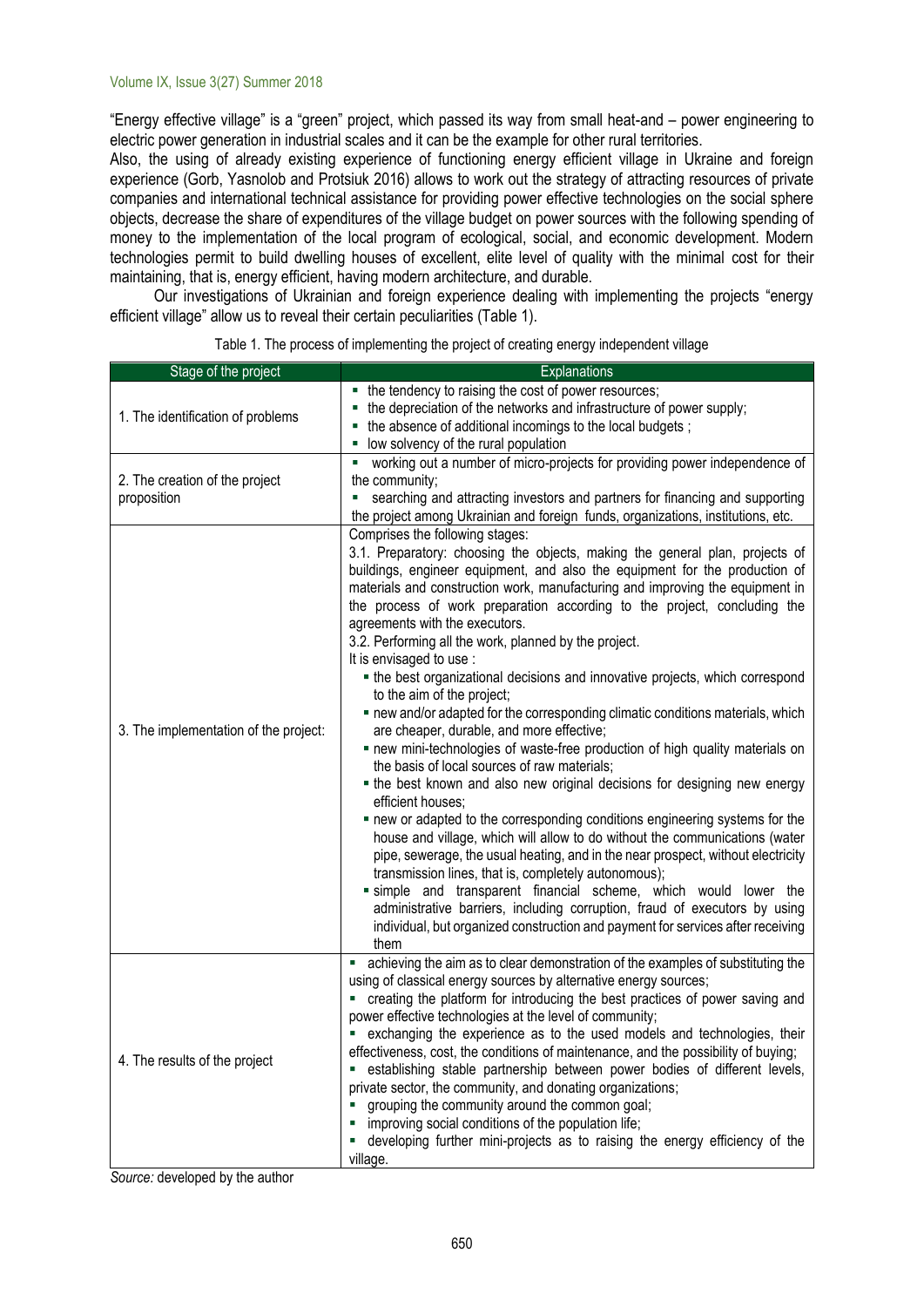

Figure 1. The Innovative model of Energy Efficient Village

*Source:* developed by the author

It should be noted, that the following conditions for the effective implementing the project of raising the energy independence of the rural territories should be followed (Chaika 2016):

- 1. Maximal concentration of the social sphere objects on the given territory.
- 2. The readiness of the community to changes.
- 3. Reliable and constant sources of financing.
- 4. Introducing energy passport system of the populated area.
- 5. Using the maximum number of possible sources of alternative energy.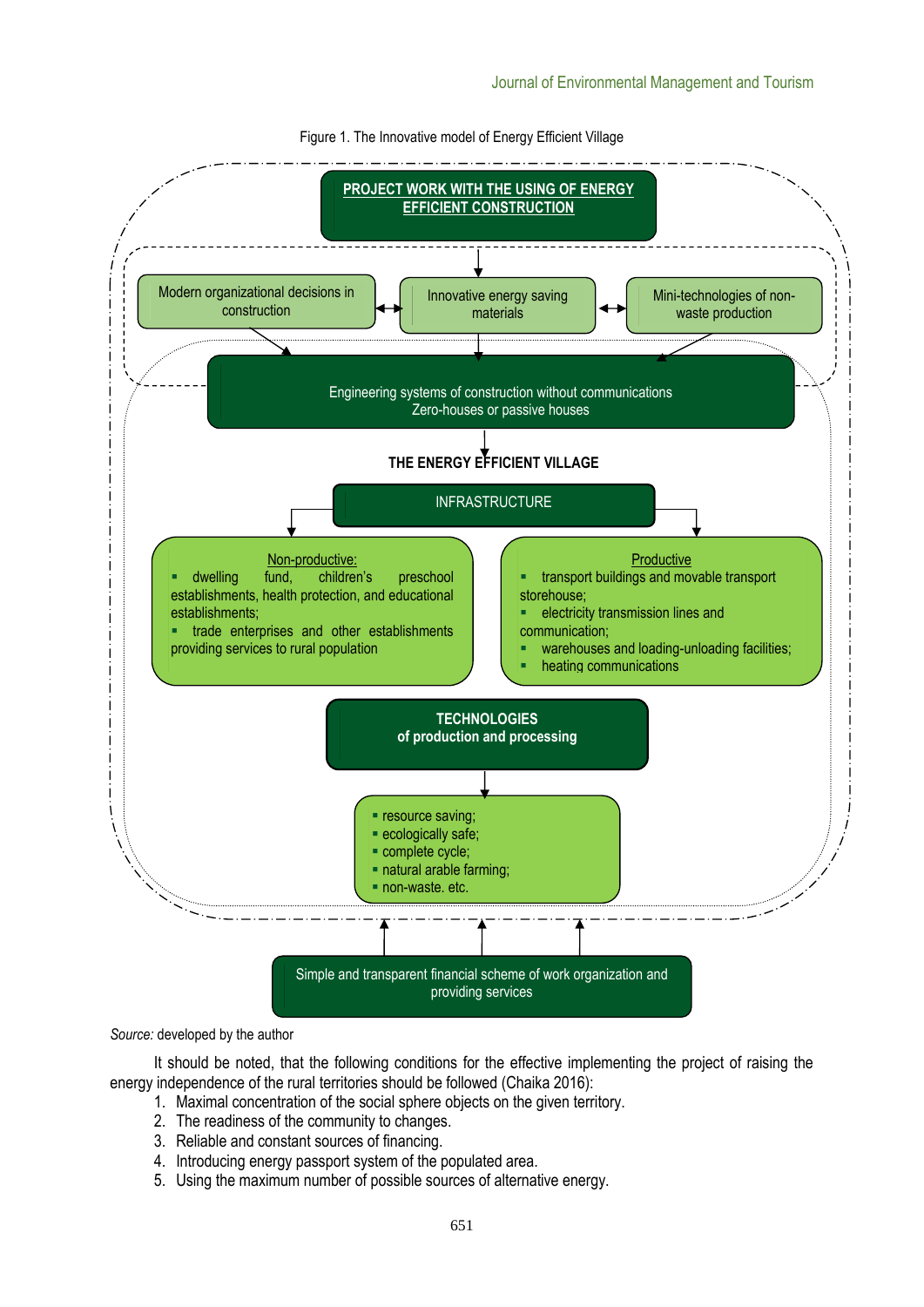6. Studying and further sharing the experience.

7. Searching the investors for future projects.

8. The openness to further modernization of objects, cooperation with the neighboring populated areas. Thus, to create the model of an energy independent village it is necessary to develop:

1) Plans and projects of construction: of a power network from the alternative energy sources for the needs of the community and individual needs of the population; eco-houses for the population and buildings of rural infrastructure; agricultural infrastructure.

2) Plans of crop rotations and technological maps for cultivating crops (mainly, according to the technologies of natural arable farming with the aim of ecological compatibility of agricultural production).

In our opinion, the creation of the model of energy independent and efficient village includes (Figure 1):

▪ the using of alternative energy sources (wind generators, solar batteries, bio-gas installations, etc.), which are enough to provide energy for the villages by 100%;

▪ plans of crop rotations and technological maps for cultivating crops according to the technologies of natural arable farming;

- agricultural infrastructure, aimed at satisfying the needs of the village population;
- the projects of eco-houses for the whole village;
- re-utilization and re-circulation of all the wastes;
- 100% employment of the rural territory population.

Investigating the experience of implementing the projects "Energy effective village" enables us to determine their ecological, social, and economic effectiveness (Table 2), which testifies about the expediency of the development and implementation on the rural territories in Ukraine.

| Factors    | Criteria                                                                                                                                                                                                                         |
|------------|----------------------------------------------------------------------------------------------------------------------------------------------------------------------------------------------------------------------------------|
|            | 1. Using wastes and by-products of manufacturing.                                                                                                                                                                                |
|            | 2. Decreasing the environmental pollution.                                                                                                                                                                                       |
| Ecological | 3. Minimizing and/or complete terminating of using non-renewable energy sources.                                                                                                                                                 |
|            |                                                                                                                                                                                                                                  |
|            | 5. Searching of additional alternative energy sources.                                                                                                                                                                           |
|            | 1. Uniting the populated area community around the common goal                                                                                                                                                                   |
|            | 2. Raising the living standard of the rural population.                                                                                                                                                                          |
|            | 3. Increasing or full employment of the population.                                                                                                                                                                              |
|            | 4. Raising the image of the rural territory                                                                                                                                                                                      |
|            |                                                                                                                                                                                                                                  |
|            | 6. Exchanging the experience in using innovative technologies.                                                                                                                                                                   |
|            | 1. Decreasing the local budgets' spending on power carriers.                                                                                                                                                                     |
|            | 2. Attracting investors for the project implementation.                                                                                                                                                                          |
|            | 3. Raising incomes of the rural population.                                                                                                                                                                                      |
| Economic   |                                                                                                                                                                                                                                  |
|            | 5. Differentiating the kinds of production on the territory.                                                                                                                                                                     |
|            | 6. Forming the platform of partnership relations among the participants of the project.                                                                                                                                          |
|            |                                                                                                                                                                                                                                  |
| Social     | 4. Using of renewable energy sources.<br>5. Popularizing energy saving for rural territories.<br>4. Increasing income sources of the local budget and the population.<br>7. Advertizing innovative technologies in their action. |

|  |  |  | Table 2. Ecological, social, and economic effectiveness from creating and functioning of Energy Efficient Village |  |  |  |  |  |
|--|--|--|-------------------------------------------------------------------------------------------------------------------|--|--|--|--|--|
|--|--|--|-------------------------------------------------------------------------------------------------------------------|--|--|--|--|--|

*Source:* developed by the author

At present the experience of working out and implementing the projects "energy efficient village" has been planned in the frames of the Plan of implementing the Development Strategy of Poltava region for the period of 2015-2017.The planned project "Developing the model of energy independent village" has envisaged (The Plan of Measures 2015):

▪ developing of the exemplary model of using renewable sources of energy on the example of a conventional village having the population 1000 people;

**Example 1** using wind generators and bio-gas installations for receiving power;

▪ using the technologies of organic farming for cultivating agricultural products with the aim of providing the population with safe, high quality food products, decreasing the negative influence on the environment;

**Example 2** using ecologically safe materials for construction.

It is expedient to note, that at present energy efficiency of rural territories considerably depends on using alternative sources of energy by introducing the latest technologies using the Sun, wind, water, and biomass. It is connected with exhausting of organic fuel reserves, sharp increase of prices on them under the conditions of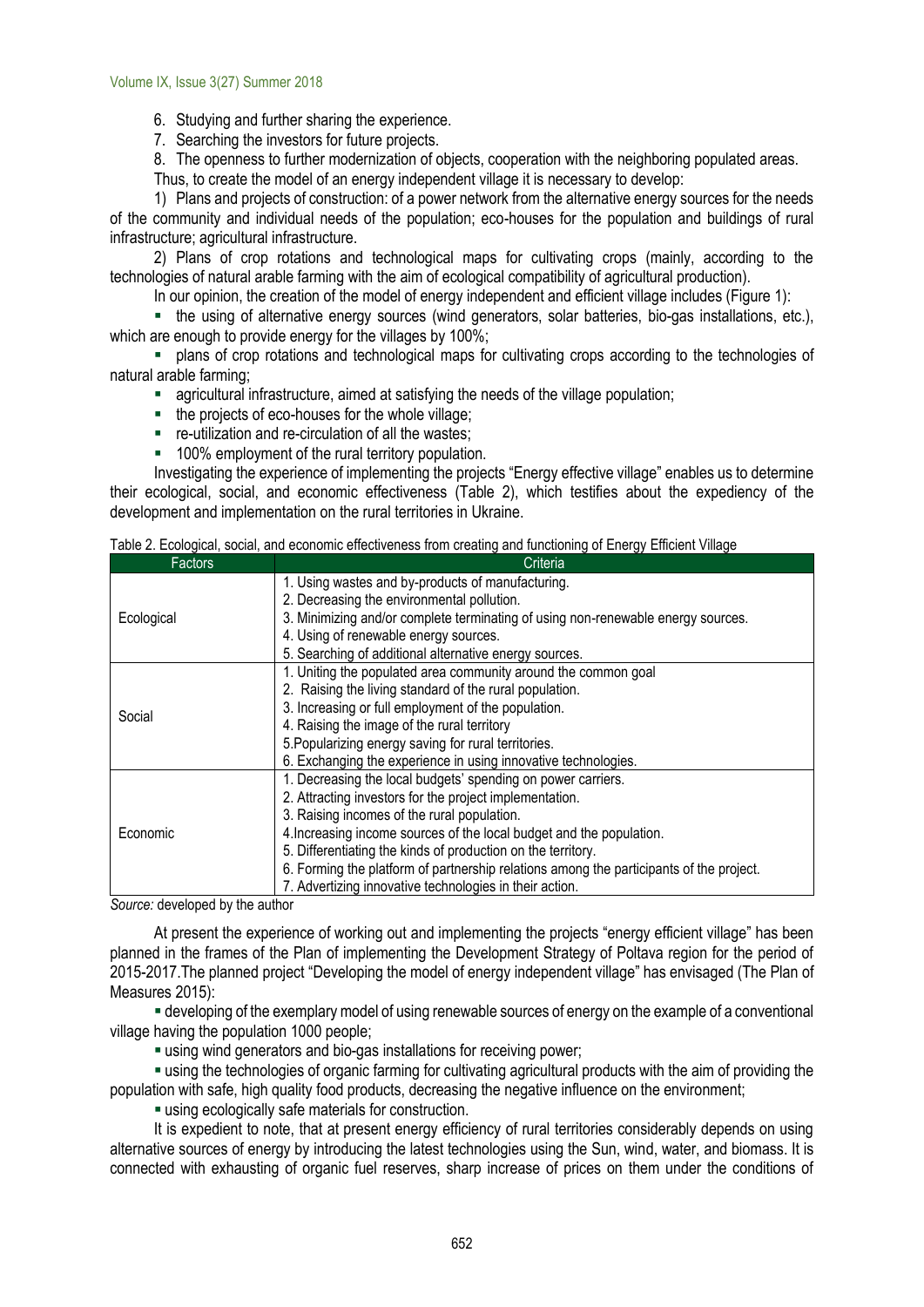lowering the level of the population living standards (especially in the rural locality), and low efficiency of their using technologies, and also harmful impact on the environment; the consequences of such impact are more and more dangerous for the world community.

The renewable sources of energy are the following: hydroelectric stations (large, medium and small), geothermal, sun, photoelectric, and thermal energy, the energy of ocean tides, waves, wind, hard biomass, gases from biomass, liquid biofuels and renewable municipal wastes, and also thermal energy, which is "created" owing to thermal pumps, turf, mine methane, and secondary sources of energy, such as: waste heat, industrial wastes, pressure of blast-furnace gas and natural gas during its transportation (Gorb, Yasnolob, Dedukhno, Kaliuzhna 2017).

The share of renewable sources of energy in the production of energy in the world is still not sufficient, but their potential surpasses the level of the world consumption of fuel-energy resources by many times. The rates of increasing the volumes of producing renewable sources of energy also considerably surpass those for the traditional kinds of energy.

Thus, let us consider the expediency of using the existing alternative sources of energy for providing energy independence of rural territories, characterizing the advantages and disadvantages of their using (Kalinichenko and Tytko 2014):

1.Wind energy:

1) advantages:

▪ it is ecologically pure method of producing energy; it does not pollute the atmosphere, does not use fuel and does not cause heat pollution of environment;

▪ maximally efficient using of wind energy in Ukraine will enable to produce 5,71 mln MW-hours annually and to ensure 2,5% of the general annual electric power consumption in Ukraine;

2) disadvantages:

▪ low recoupment of the projects of wind mill construction, which are expedient to construct on the shores of the Black and Azov seas, in steppe regions, and also in the Crimean and Carpathian mountains;

▪ wind electric power stations create high frequency noise, that is why they require large plots of land for their placing, and also they are not good for populated areas;

▪ generators of big wind engines revolve with the speed of 30 rotations per second, as a result, they can prevent from receiving television at a distance of up to 1,6 km.

2.The Sun energy:

1) advantages:

**Exercise and not exhausting source;** 

**.** theoretically complete safety for the environment;

2) disadvantages:

■ because of relatively not large amount of sun constant energy for solar power engineering, the using of large areas of land is necessary under electric power stations, but photo-electric elements on big solar electric power stations are installed at 1,8-2,5 m height, which enables to use lands under electric power stations for agricultural needs, for example for grazing livestock;

■ the flow of solar energy on the surface of the Earth greatly depends on latitude and climate;

■ the dependence of solar electric power station capacity on the time of the day and weather conditions;

- high cost of solar photo-elements;
- photo-elements contain poisonous substances, for example lead, cadmium, gallium, arsenic, etc.

3.Small hydro- power engineering:

1) advantages:

- supply of energy, constantly renewable by nature itself;
- the simplicity of maintenance;
- the lowest cost of electric power production;
- the absence of environmental pollution;
- improving the working conditions of river transport;

2) disadvantages: flooding of large areas of fertile soils for water reservoirs.

4.Bio-fuel and biomass:

1) advantages:

**E** using production wastes for receiving ecologically pure energy;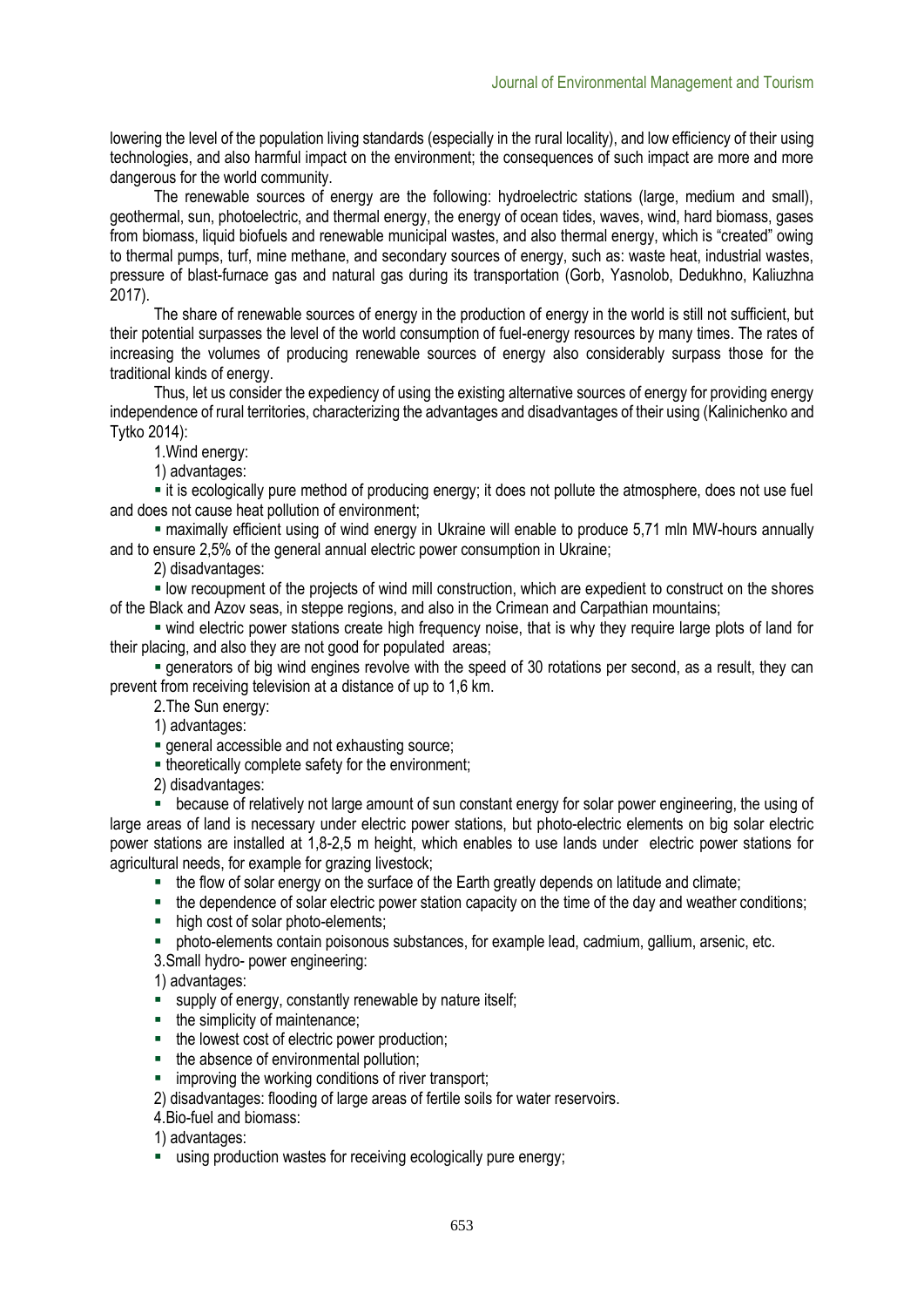#### Volume IX, Issue 3(27) Summer 2018

▪ comparable sums of expenditures on the production of electric and thermal energy in bio-gas installations with traditional energy resources;

**E** diversification of power supply;

 $\bullet$  decreasing the emission of CO<sub>2</sub> to the atmosphere owing to partial refusal from using traditional sources of energy;

**EXECUTE:** improving sanitary-hygienic state of rural territories;

- substituting artificial fertilizers with manure;
- raising the efficiency of manufacturing ecological food;
- creating new places of work, increasing the recoupment of farm products;
- non-waste technologies;

2) disadvantages: low economic efficiency of some kinds of bio-fuel (for example, bio-diesel from rape oil). 5.Geo-thermal power engineering;

1) advantages:

- **EXECONSTANTS CONSTANTS ENGINEER** constantly renewable by nature itself energy reserve;
- is used in glasshouses, industry, fishery;

2) disadvantages:

- **■** low thermodynamic quality;
- the necessity of using heat near places of extraction;
- the cost of borehole construction increases with increasing depth;

▪ using of this energy creates ecological problems, for example, the emission of harmful gases from geoliquid (hydrogen sulphide), radon, the product of radioactive uranium dissociation, taking place simultaneously with vapor from geo-thermal spring, also creates treat to health.

To introduce alternative sources of energy for providing energy independence of the rural territory, it is necessary to perform definite stages:

1) determining local sources of alternative energy for separate infrastructural objects and their analysis according to the criteria of ecological, social, and economic efficiency;

2) developing the plans of project implementation according to every object of infrastructure;

3) conducting negotiations and collecting cost confirmation of the necessary equipment, terms and conditions of supplying all its elements;

4) signing agreements with investors and suppliers, fulfilling the complete plan of financing project implementation as to introducing alternative sources of energy;

5) ordering delivery and installation of equipment according to the plans of project implementation, preparing the territory under the construction of alternative energy sources' objects, overcoming possible local obstacles, preparing roads, connection to energy networks;

6) assembling equipment and selecting service organizations, training of servicing personnel;

7) receiving the concession on manufacturing and possible selling of electric power;

8) signing the agreement on supplying power resources to the local electric power net, the principles of settlements;

9) determining the value of possible taxes, which will be paid from constructing the objects of supplying alternative sources of energy.

Thus, using the energy of biomass and the Sun energy are the most effective alternative sources of energy for the majority of rural territories in Ukraine, taking into account ecological, social, and economic criteria. According to the State classifier of buildings and constructions (Sharma and Goel 2016), we have defined, that they can be provided with power not only from traditional sources, but also from alternative ones in different proportions (Figure 2).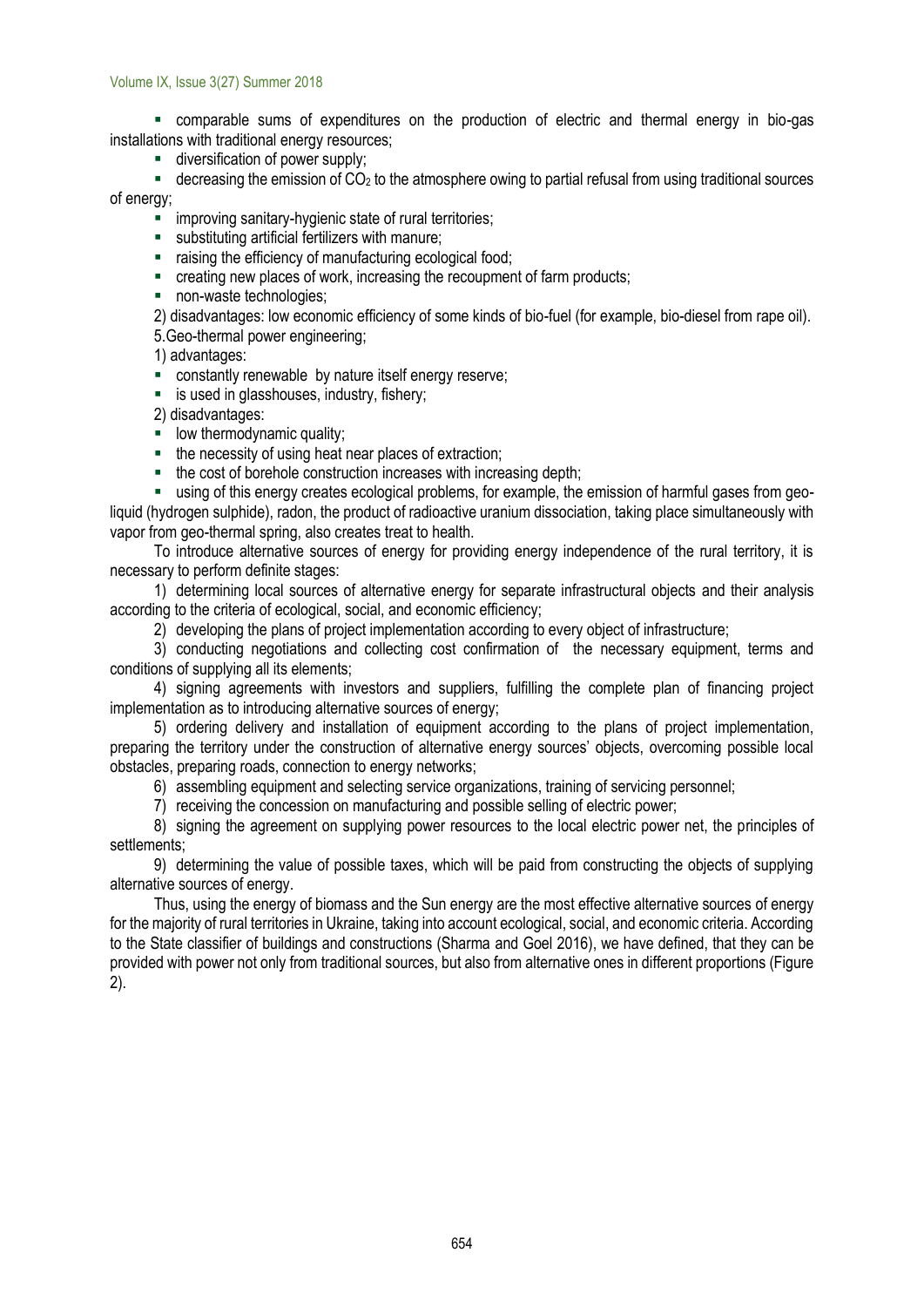

Figure 2. The directions of using alternative sources of energy for buildings and constructions of ecological territory

*Source:* developed by the author

Energy independence of rural territories, as a rule, is based on using biomass (Selling Energy from Biomass, 2015) the modern resources of which can be used both for personal needs and sold to receive additional financial resources for further development of rural territory.

1. Grain crops (food and feed grain of not high quality during the period of its vegetation, harvesting, storing, and processing).

2. Wood (dry logs and green chips).

3. Straw (some varieties of straw, such as rape straw, have no other using as for burning down. Straw is economically effectively to burn down in the equipment having the capacity of more than 600 kilowatts).

4. Wastes after plant processing (bran, wastes after grain cleaning, flax and hemp stock, etc.; granulating of these materials gives the maximal added value).

5. Energy plants (annuals, (hemp, triticale, sorghum), perennial grasses (miscanthus, red millet), and trees (willow, poplar).

6. Hay (only granulated).

The effectiveness of using biomass as an alternative source of energy is confirmed by the following practical data (Yasnolob *et al.* 2017):

1) it is enough to heat one family house with biomass harvested from approximately 1,5 hectares of land;

2) each house, in which bio-mass is burnt down, brings income to the farmers in the region;

3) according to the data of the European statistics, the share of biomass in the overall energy spending is: 21% in Austria; 28% in Denmark; 35% in Sweden. The new areas of the EU have to create 8% of biomass share in the total energy sources.

On the whole, introducing the objects of alternative power engineering in villages ensures the following:

- **·** raising energy and economic independence;
- **E** lowering power consumption of production;
- 
- **EXECTE EFFICIENT USING OF THE AUTOR FE** decreasing the volumes of attracting traditional fuel- power resources;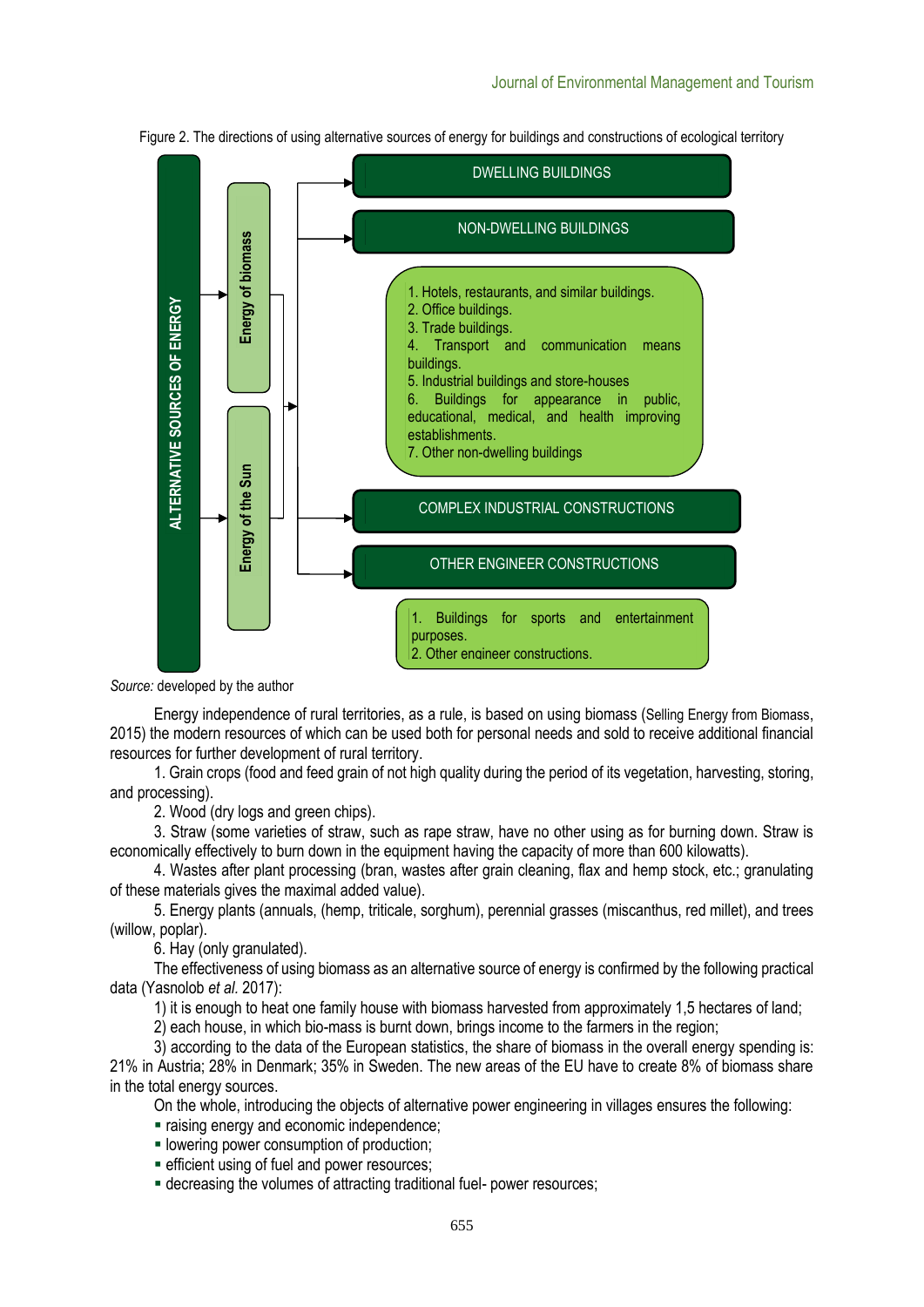▪ creating the market of energy efficient and scientifically substantiated equipment, corresponding machinery and technologies;

- **Exercise 1** technological re-equipment of production;
- **Exercise competitiveness of national goods;**
- **Example 1** raising the well-being of the citizens;
- **Example 1** raising the level of the population employment;
- raising the level of labor safety and production culture;
- improving people's health;
- **Exerceasing the volumes of harmful emissions in the environment;**
- **reproduction of natural resources;**
- raising the level of ecological safety.

In our opinion, for creating and effective functioning of independent rural territories, it is necessary to develop and introduce innovative technologies and decisions, which are based on triune concept of sustainable development; this concept ensures balanced dynamic equilibrium during a definite period of time between the components of integrated ecological, social, and economic system. Its aim consists in searching of the paradigm of uniting the improving of the environment in rural territories with their economic growth and raising the living standards of the population. The theory of sustainable development is based on other values, methods, persuasions, and it differs from economic growth, which ignores ecological danger as a result of developing according to extensive and intensive models.

Figure 3. Interdependence and synergic effect of the components of developing energy independence and energy efficiency of ecological territories



*Source:* developed by the author

The complex of measures having stimulating character and which was developed taking into account this concept, is to assist in achieving the state of equilibrium and long-term sustainable development of ecological, social, and economic system of rural territories. These measures envisage the achieving of:

- **E** sustainable development as a strategic goal;
- dynamic equilibrium;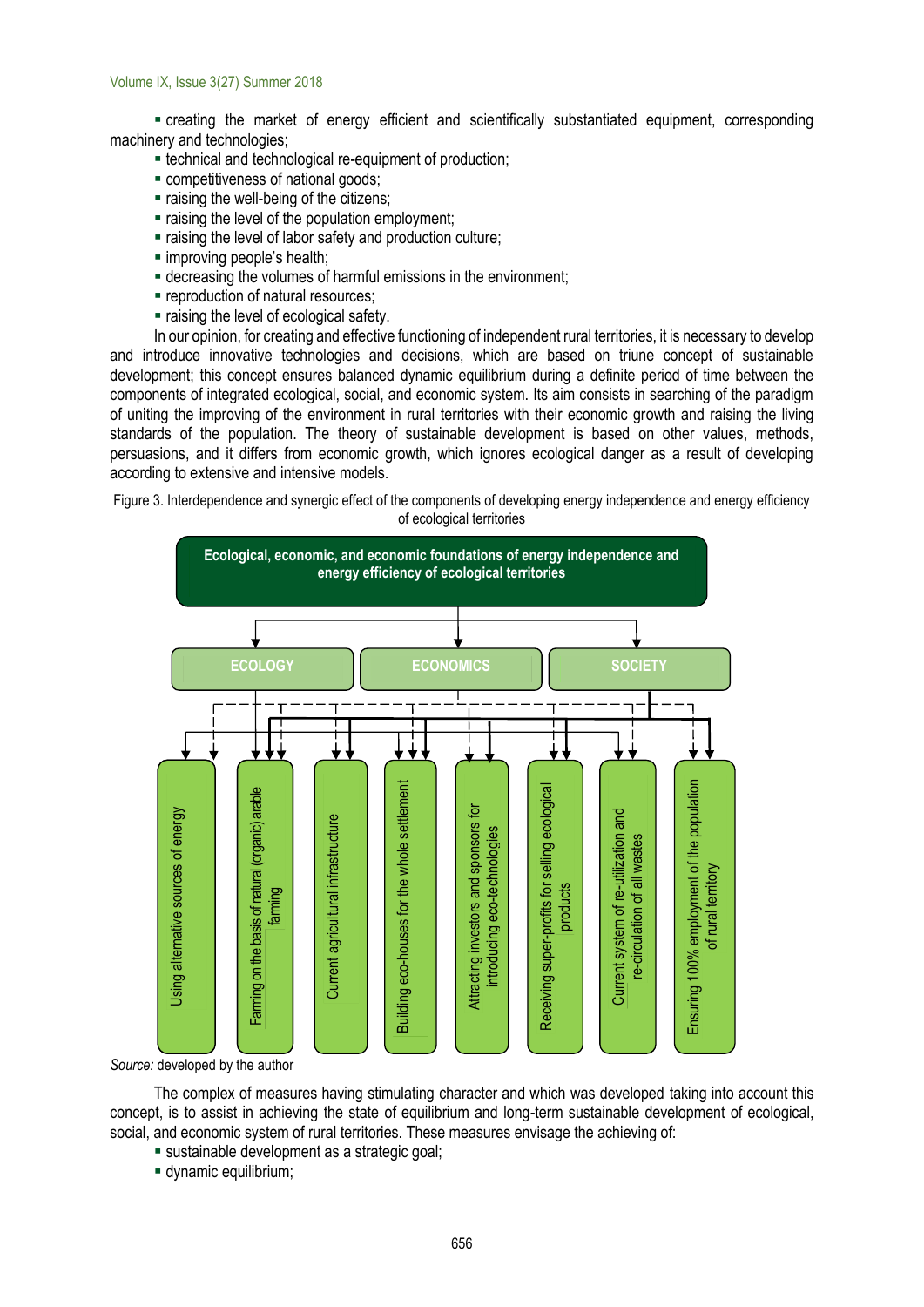- optimal correlation of qualitative and quantitative characteristics;
- correlation between ecological, social, and economic spheres, that is, achieving competitiveness;

. the ability to self-reproduce and avoid the impact of destabilizing factors, and finally, to achieve the safety of sustainable development.

In our opinion, the model of developing energy independence and energy efficient policy of rural territories conforms to the triune conception of their sustainable development. The model is based on the following directions (Figure 3).

Thus, at the present stage the development of rural territories, first of all, is determined by ecological factor. The impact of ecological conditions of all social and economic components is evident not only on the present and short-term development, but it also determines long-term period of sustainable development.

As a result, it is necessary to develop new innovative ecological-economic conception for rural territories, the development and implementation of which in practice by legislative and executive bodies will assist in "ecologization" of thinking and reconsideration of many stereotypes in the process of making ecologically oriented decisions.

At present, the innovative development of rural territories, first of all, is based on substituting traditional sources of energy with alternative and renewable ones. Introducing energy efficient technologies will increase energy independence of rural territories, which will facilitate solving many acute social problems, and also will ensure rapid development of new business and create a huge market for the latest national scientific-technical innovations in different areas.

#### **Conclusion**

Thus, today the substitution of the traditional energy sources for the alternative and renewable ones is supported all over the world. That is why the concept of creating energy independent rural territories in Ukraine is rather topical and real, which allows to provide their stable development.

Also the creation of such energy independent village will facilitate solving numerous social problems, and also provide rapid development of the new businesses and create a large market for the latest Ukrainian scientifictechnical developments in various fields, including alternative power engineering, waste utilization, "smart house" with using of informational technologies, which are now not in real demand in Ukraine. Great demand on construction materials of high quality will assist in developing of their production in our country.

#### **References**

- [1] Aranchiy, V., Makhmudov, H., Yasnolob, I., and Radionova, Ya. 2017. The developing of conceptual foundation of the process of organizing innovation activities at agro-industrial enterprise based on outsourcing and the program business process model and notation", *Economic Annals-XXI*, 165(5-6): 84 – 89. DOI: [https://doi.org/10.21003/ea.V165-18.](https://doi.org/10.21003/ea.V165-18) Available at: [http://soskin.info/userfiles/file/Economic-Annalspdf/DOI/ea-](http://soskin.info/userfiles/file/Economic-Annalspdf/DOI/ea-V165-18.pdf)[V165-18.pdf](http://soskin.info/userfiles/file/Economic-Annalspdf/DOI/ea-V165-18.pdf)
- [2] Chaika, T.A. 2016. The Preconditions of Creating and Effective Functioning of Energy Independent Village. *Modern Power and Resource Saving Ecologically Stable Technologies and Systems of Agricultural Production*: Riazan FGBOU VO RGATU, 245–247 (in Russ.).
- [3] Chumachenko, S.M., and Pisnia, L.A. 2015. Introducing Wind Power Potential of Ukraine for the Medium and<br>Small Businesses in Agro-Industrial Complex. Retrieved from: http://irbis-Small Businesses in Agro-Industrial Complex. Retrieved from: [nbuv.gov.ua/cgibin/irbis.../cgiirbis\\_64.exe](http://irbis-nbuv.gov.ua/cgibin/irbis.../cgiirbis_64.exe) (in Ukr.).
- [4] Energy Effective Village: from the Local Electric Power Engineering to Large-Scale Projects (2017). Available at: <http://aew.com.ua/energoefektivne-selo-vid-mistsevoyi-elektroenergetiki-do-masshtabnih-proektiv/> (in Ukr.).
- [5] Gorb, O., Yasnolob, I., Dedukhno, A., and Kaliuzhna, Yu. 2017. The formation of the management system of ecological, social, and economic development of rural territories using the experience in European Union", *Journal of Environmental Management and Tourism*, 8(3): 516-528. DOI: [https://doi.org/10.14505//jemt.v8.3\(19\).03](https://doi.org/10.14505/jemt.v8.3(19).03)
- [6] Gorb, O.O., Yasnolob, I.O., Protsiuk, N.Y. 2016. Organizational-economic mechanism of management of food industry enterprises competitiveness, *Annals of Agrarian Science*, 14(3): 191 – 195. DOI: <http://dx.doi.org/10.1016/j.aasci.2016.07.004>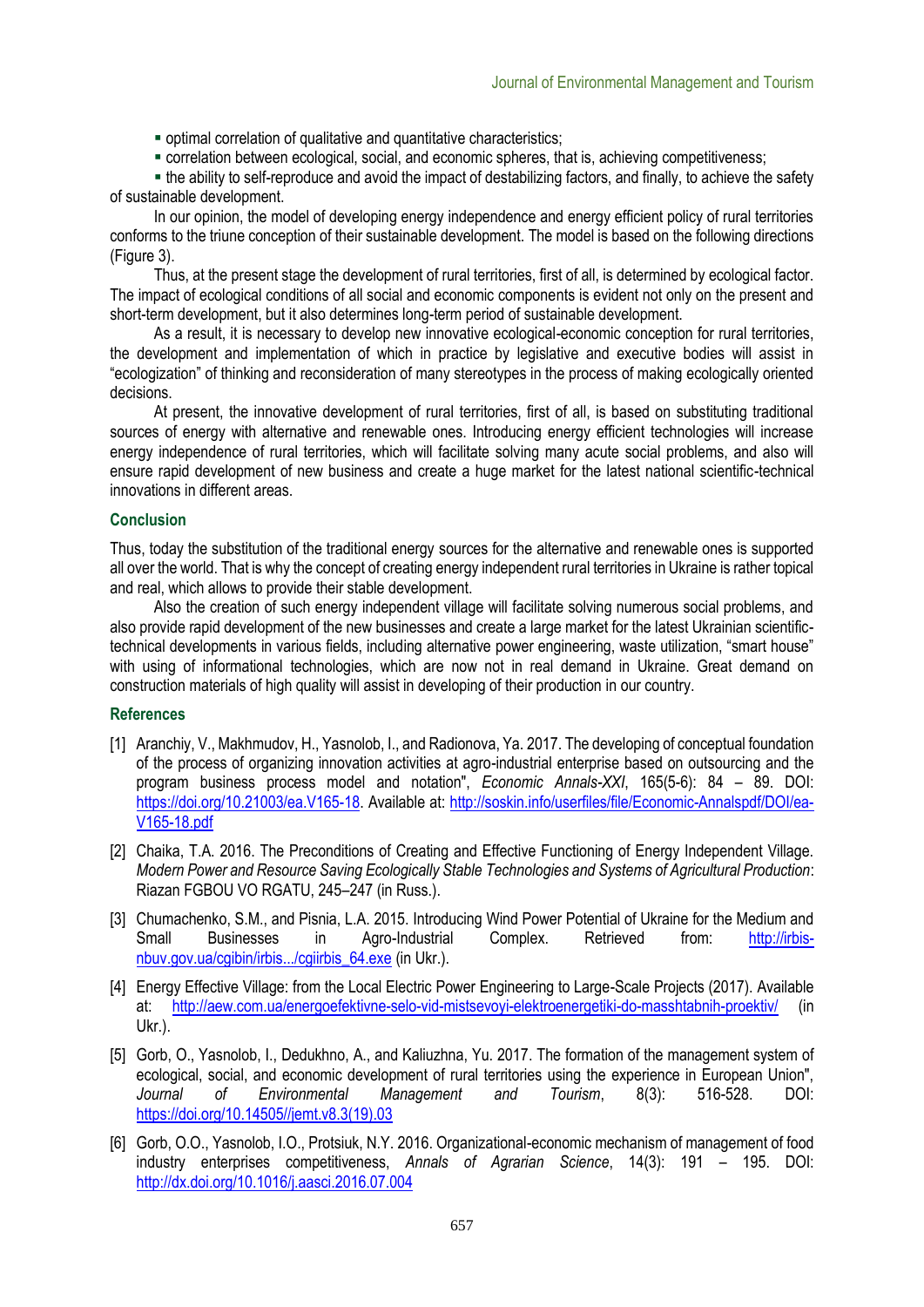Volume IX, Issue 3(27) Summer 2018

- [7] Kalinichenko, A.V., Tytko, R. 2014. Ecological and social aspects of optimal farm energy supply in Poland, *Actual Problems of Economics*, 157 (7): 284-297. Available at: [https://www.scopus.com/inward/record.uri?eid=2-s2.0-](https://www.scopus.com/inward/record.uri?eid=2-s2.0-84906093098&partnerID=40&md5=a42abf667f72abf461da8d7e4962bf37) [84906093098&partnerID=40&md5=a42abf667f72abf461da8d7e4962bf37.](https://www.scopus.com/inward/record.uri?eid=2-s2.0-84906093098&partnerID=40&md5=a42abf667f72abf461da8d7e4962bf37)
- [8] Khvorov, М.М. 2005. The Potential of Geo-Thermal Power Engineering of Ukraine in the System of Controlling the Volume of Greenhouse Gases Emission, *Renewable Power Engineering*, 3–4: 56–60.
- [9] Lisnychyi, V.М., Klius, V.P., and Masliukova, Z.V. 2006. Power Resources of Bio-Gas from Livestock Farming Wastes in Ukraine, *Renewable Power Engineering*, 1: 88–91.
- [10] Lut, М. Т., Miroshnyk, О.V., and Тrunova, І.М. 2008. Fundamentals of the Technical Maintenance of Power Equipment in Agro-Industrial Complex. Kh.: Fact (in Ukr.).
- [11] Selling Energy from Biomass, Maintenance of Power Generating Equipment Was, Is, and Will Be Interesting (2015). Available at[: http://www.verner.com.ua/verner\\_offer](http://www.verner.com.ua/verner_offer) (in Russ.).
- [12] Sereda, O.V. 2016. Renewable Power Engineering as a Promising Direction of Providing Sustainable Development of Rural Territories, *Economic Forum,* 2: 145–151.
- [13] Sharma, R. and Goel, S. 2016. Stand-Alone Hybrid Energy System for Sustainable Development in Rural India. *Environment Development and Sustainability*, 18 (6): 1601–1614. DOI:10.1007/s10668-015-9705-3
- [14] The Plan of Measures in Implementing the Development Strategy of Poltava Region for the Period of 2015- 2017 (2015). Available at: [https://doc-0o-08](https://doc-0o-08-docs.googleusercontent.com/docs/securesc/ha0ro937gcuc7l7deffksulhg5h7mbp1/pg82rred3bn8cju58ra4aulukgbj9uhr/1489608000000/16845297220588197654/*/0B66r6E-akcQWbnZCdmxqZkNleE0?e=download) [docs.googleusercontent.com/docs/securesc/ha0ro937gcuc7l7deffksulhg5h7mbp1/pg82rred3bn8cju58ra4aulu](https://doc-0o-08-docs.googleusercontent.com/docs/securesc/ha0ro937gcuc7l7deffksulhg5h7mbp1/pg82rred3bn8cju58ra4aulukgbj9uhr/1489608000000/16845297220588197654/*/0B66r6E-akcQWbnZCdmxqZkNleE0?e=download) [kgbj9uhr/1489608000000/16845297220588197654/\\*/0B66r6E-akcQWbnZCdmxqZkNleE0?e=download](https://doc-0o-08-docs.googleusercontent.com/docs/securesc/ha0ro937gcuc7l7deffksulhg5h7mbp1/pg82rred3bn8cju58ra4aulukgbj9uhr/1489608000000/16845297220588197654/*/0B66r6E-akcQWbnZCdmxqZkNleE0?e=download) (in Ukr.).
- [15] The Practices of Energy Efficiency of the Pilot Community in the Village of Severynivka, Vinnytsia region (2015). Available at: [http://zhytlo.in.ua/ua/napryamok/energozberezhennya/praktiki\\_energoefektivnost\\_plotno\\_gromadi\\_s.severinv](http://zhytlo.in.ua/ua/napryamok/energozberezhennya/praktiki_energoefektivnost_plotno_gromadi_s.severinvka_u_vnnickj_oblast.html) [ka\\_u\\_vnnickj\\_oblast.html](http://zhytlo.in.ua/ua/napryamok/energozberezhennya/praktiki_energoefektivnost_plotno_gromadi_s.severinvka_u_vnnickj_oblast.html) (in Ukr.).
- [16] Yasnolob, I., Chayka, T., Aranchiy, V., Gorb, O., and Dugar. T. 2018. Mycorrhiza as a biotic factor, influencing the ecosystem stability, *Ukrainian Journal of Ecology*, 8(1): 363–370. DOI: [http://dx.doi.org/10.15421/2018%25x.](http://dx.doi.org/10.15421/2018%25x) Available at: [http://ojs.mdpu.org.ua/index.php/biol/article/view/\\_223](http://ojs.mdpu.org.ua/index.php/biol/article/view/_223)
- [17] Yasnolob, I., and Radionova, Ya. 2017. The organizational fundamentals of innovation development management of agro-industrial enterprises, *Economics, Management and Sustainability*, [S.l.], 2(1): 60-66. DOi: <https://doi.org/10.14254/jems.2017.2-1.5>
- [18] Yasnolob, I.O., Chayka T.O., Gorb, O.O., Shvedenko P.Yu., Protas N.M., and Tereshchenko, I.O. 2017. Intellectual Rent in the Context of the Ecological, Social, and Economic Development of the Agrarian Sector of Economics, *Journal of Environmental Management and Tourism*, (Volume VIII, Winter), 7(23): 1442-1450. DOi: [https://doi.org/10.14505//jemt.v8.7\(23\).13](https://doi.org/10.14505/jemt.v8.7(23).13)
- [19] Yasnolob, I.O., Pysarenko, V.M., Chayka, T.O., Gorb, O.O., Pestsova-Svitalka, O.S., Kononenko, Zh.A., and Pomaz, O.M. 2018. Ecologization of tillage methods with the aim of soil fertility improvement. *Ukrainian Journal of Ecology*, 8(2): 280–286 DOI: [http://dx.doi.org/10.15421/2018\\_339](http://dx.doi.org/10.15421/2018_339)